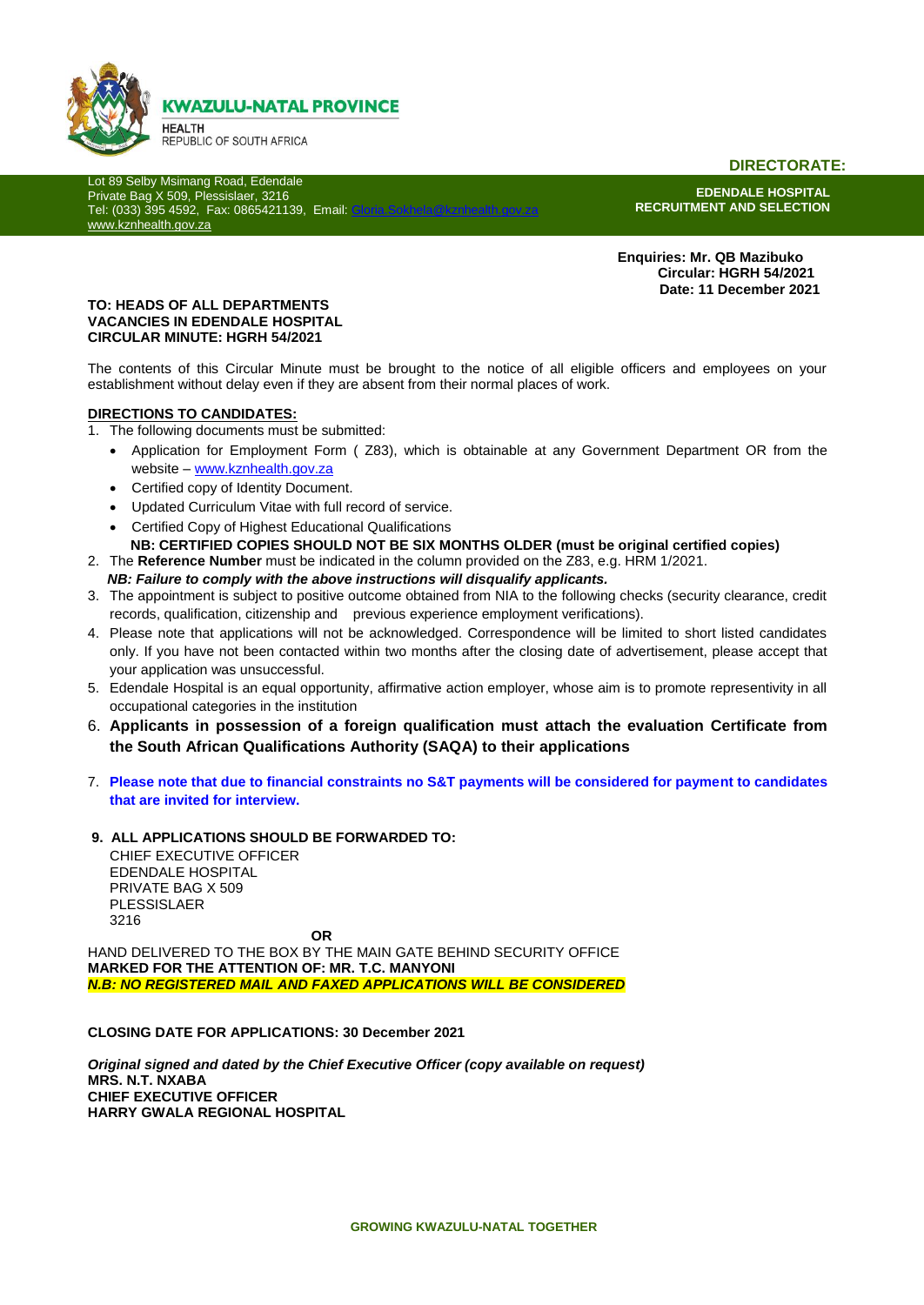| <b>RE-ADVERTISEMENT</b> |                          |                                                                                                                                                                   |                                                                               |
|-------------------------|--------------------------|-------------------------------------------------------------------------------------------------------------------------------------------------------------------|-------------------------------------------------------------------------------|
| <b>JOB TITTLE</b>       | $1 - 1 - 1$              | <b>CLINICAL NURSE PRACTITIONER GRADE 1/2 SPECIALITY</b><br>(MAHLUTSHINI CLINIC - IMPENDLE)                                                                        |                                                                               |
| <b>COMPONENT</b>        | <b>Contract Contract</b> | <b>NURSING</b>                                                                                                                                                    |                                                                               |
| NO OF POSTS :           |                          | 01                                                                                                                                                                |                                                                               |
| <b>INSTITUTION</b>      | <b>Contractor</b>        | <b>EDENDALE HOSPITAL</b>                                                                                                                                          |                                                                               |
| <b>SALARY</b>           | $\mathbf{f}(\mathbf{r})$ | <b>GRADE 1</b><br><b>GRADE 2</b>                                                                                                                                  | R 388 974.00- R 450 939.00 per Annum<br>R 478 404.00 - R 588 390.00 per Annum |
| REFERENCE:              |                          | <b>NURS 79/2021</b>                                                                                                                                               |                                                                               |
| <b>OTHER BENEFITS :</b> |                          | 13th CHEQUE, PLUS<br>8% INHOSPITABLE AREA ALLOWANCE<br><b>MEDICAL AID (OPTIONAL),</b><br><b>HOUSING ALLOWANCE</b><br>(Employee must meet prescribed requirements) |                                                                               |

# **REQUIREMENTS FOR THE POST**

- Senior Certificate /Grade 12
- Registration certificate with SANC as a General Nurse and Midwife
- Post Basic Qualification in Primary Health Care registered with SANC
- Current SANC registration (2021 Receipt)
- **Certificate of Service endorsed by HR Department must be attached**

## **EXPERIENCE REQUIRED**

- **GRADE 1**: A minimum of 4 years appropriate or recognizable experience in nursing after registration as Professional Nurse with the SANC in General Nursing and Midwifery and after obtaining the one year Post Basic Qualification in the Specialty (Primary Health Care)
- **GRADE 2:** A minimum of fourteen (14) years appropriate / recognizable experience in Nursing after registration as Professional Nurse with SANC in General Nursing. At least 10 years of the period referred to above must be appropriate / recognizable experience in Advanced Midwifery and Neonatal Nursing after obtaining the one year Post Basic Qualification in qualification in the relevant Speciality (Primary Health Care)

# **RECOMMENDATION**

• Computer Literacy

## **KNOWLEDGE, SKILLS TRAINING AND COMPETENCIES REQUIRED**

- Demonstrate understanding of nursing legislation and related legal and ethical nursing practices within a Primary health care environment.
- Demonstrate a basic understanding of HR and financial policies and practices.
- Good communications skills.
- Good interpersonal skills.